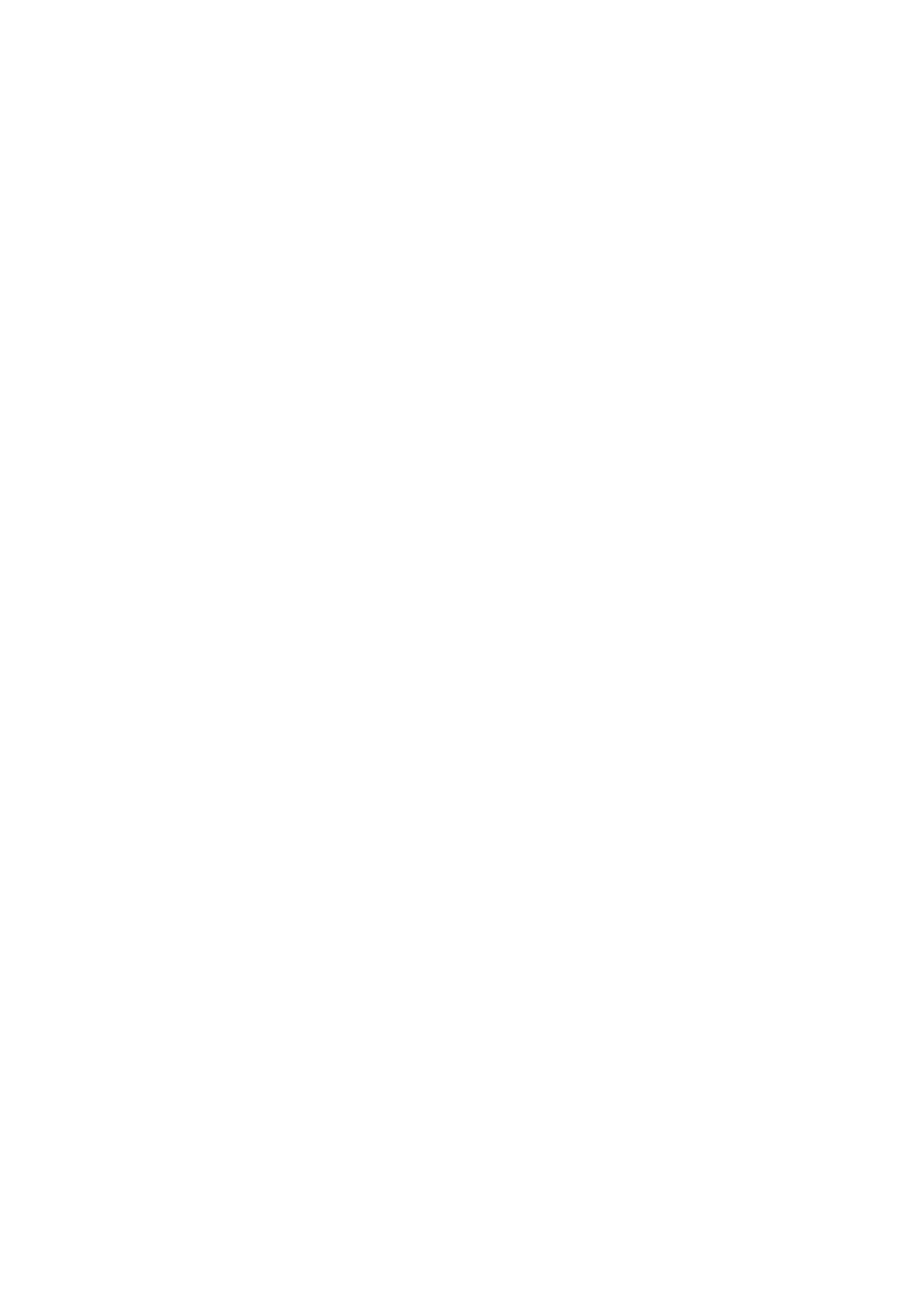### Management Summary

### 1.

The European debt fund market again recorded brisk growth in 2017 and was able to retain the previous years' momentum. After exceeding the EUR 100 billion threshold for the first time in 2016, the cumulative debt fund volume reached a new historic high of EUR 165.6 billion in 2017. This development was driven in particular by the direct lending funds, which alone contributed half to the growth of the overall market. Starting from a cumulative volume of EUR 60.0 billion in 2016, the European direct lending market grew by a third to EUR 80.2 billion within a year. This enabled the direct lending segment to further extend its lead over real estate funds last year, although this asset class also continued to develop dynamically. Here, the cumulative fund volume rose from EUR 47.6 (2016) to 59.1 billion (2017). Equally buoyant was growth in infrastructure funds, whose market volume rose to EUR 26.3 billion.

### 2.

The US market continues to be dominated by the asset class of real estate funds. In this segment, cumulative volume climbed to EUR 286.8 billion (2017). Thus, last year the market was more than twice as large as five years ago and almost five times as large as its European counterpart. As in Europe, direct lending funds have become significantly more relevant in recent years. After the cumulative volume of US direct lending funds had already doubled between 2013 and 2016 from EUR 53.2 billion to EUR 102.7 billion, the market again recorded robust growth last year, reaching EUR 136.0 billion.

### 3.

A comparison of the debt funds launched in Europe between 2007 and 2017 shows attractive returns for all three asset classes considered. With an average return of 9.4%, real estate debt funds are well above the 7.1% of direct lending funds, but they show a more volatile return profile. The standard deviation for infrastructure loan funds is at a slightly higher level, but with a significantly higher average return of 11.4%.

#### **Contact**

Dr. Benjamin Mohr Chief Economist

Creditreform Rating Hellersbergstrasse 11 41460 Neuss

B.Mohr@creditreform-rating.de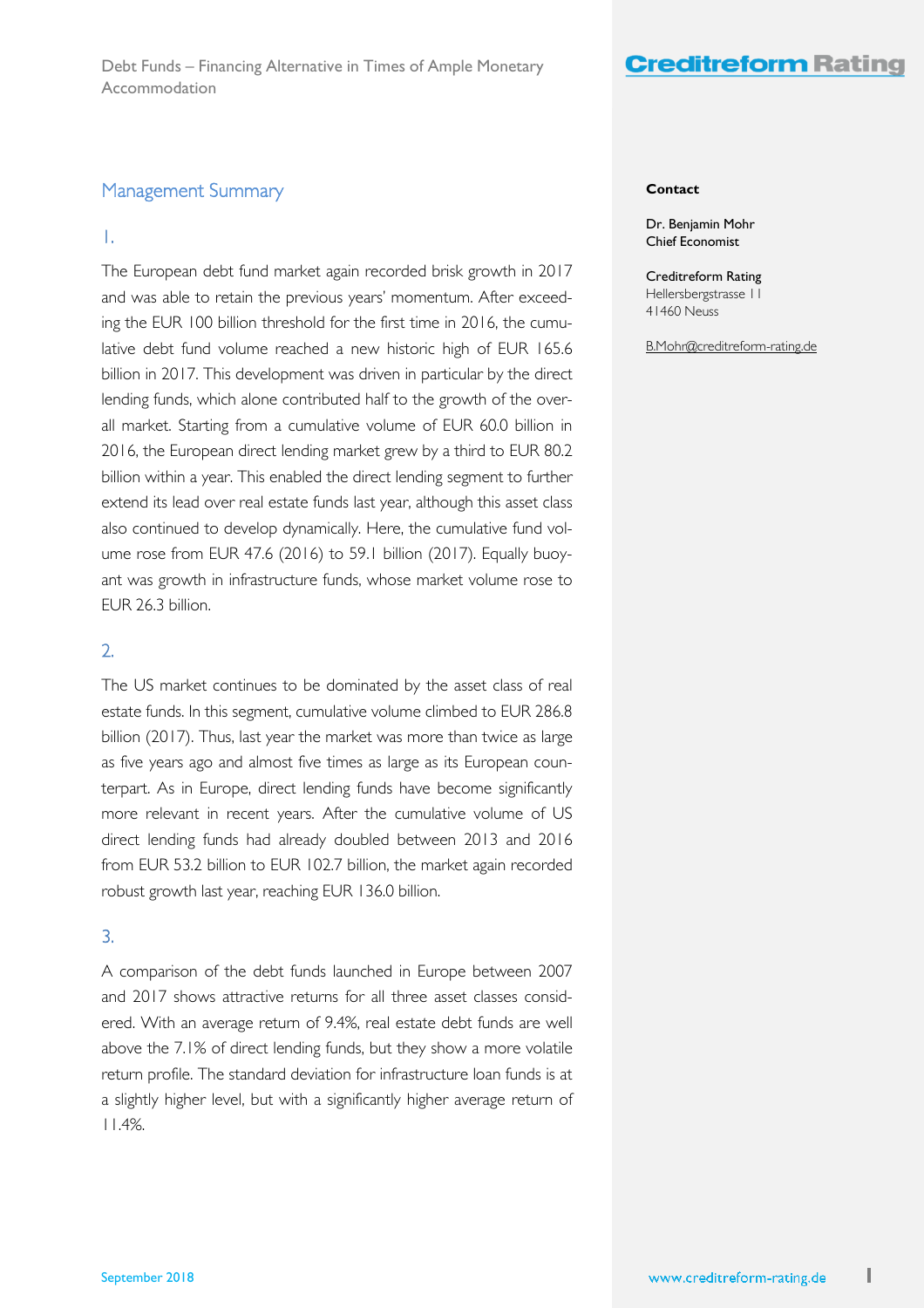### 4.

The outlook for European debt funds remains positive. Thus, the favorable economic conditions should continue to prevail in the medium term. At the same time, we expect only an extremely cautious and gradual tightening of monetary policy in the euro area. In our view, the first interest rate hike should take place towards the end of 2019, but not before the third quarter. In the United States, we expect two further interest rate hikes in 2018 against the backdrop of rising inflation. In the medium to long term, debt funds should receive additional impetus from changes in the regulatory environment. In this regard, we would like to highlight a further tightening that the banking sector is prospectively facing. In such an environment, the sale of assets to debt funds should become more attractive, as this would give banks the opportunity to release regulatory capital. In addition, the gap on the financing side, which has emerged as a result of more restrictive regulation, may widen. In this context, companies could also benefit from debt funds, especially in the non-investment grade segment.

### Disclaimer

This analysis is protected by copyright. Commercial exploitation is not permitted without the written consent of Creditreform Rating AG. In order not to falsify the overall statement of the content, only the complete study may be published. Excerpts may only be used with the consent of Creditreform Rating AG. The study may not be published without the knowledge of Creditreform Rating AG. Creditreform Rating AG accepts no responsibility for the accuracy, completeness or timeliness of the information contained in this publication. The analyses on which the study is based and the results based on them do not constitute investment recommendations.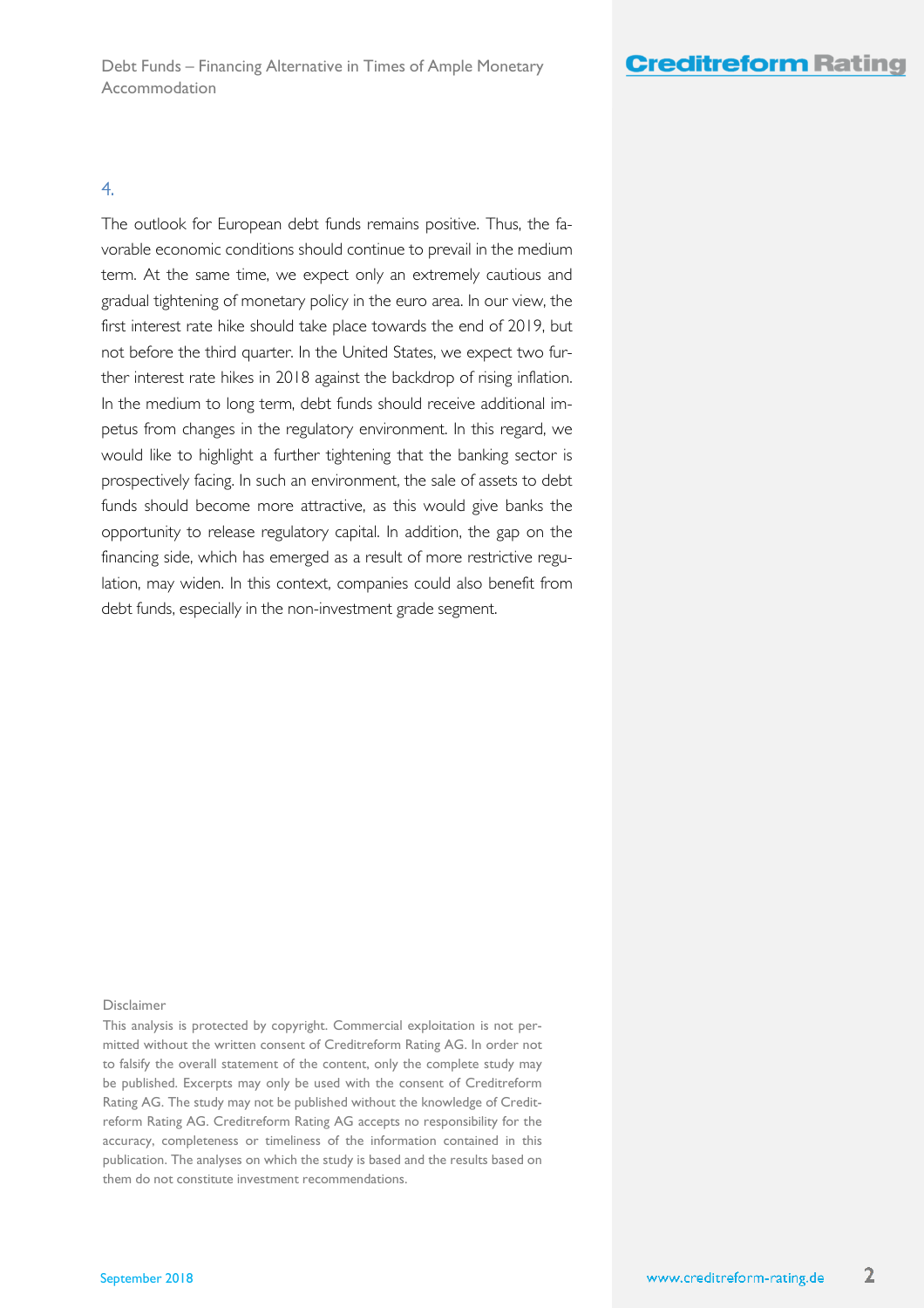# 1. Low interest rate environment still conducive to European debt funds

Institutional investors or other funds use debt funds to invest in loans to companies, real estate or infrastructure projects. As already explained in our previous analyses of the European debt fund market, an investment vehicle (the debt fund) invests in largely illiquid and non-tradable loans or grants loans directly. A debt fund is financed by equity in the form of shares or by issuing debt instruments (see e.g. Creditreform Rating, Debt Funds in Europe – Buoyant Growth in a Nascent Market, August 2015). In essence, there are two characteristics that distinguish debt funds from fundamentally similar alternatives such as securitizations: (i) the number of assets in which a debt fund invests is generally significantly smaller than in an ABS pool, and (ii) there is no slicing into tranches in a debt fund structure, i.e. there is no waterfall.

The macroeconomic environment in which debt funds operated in 2017 continued to be favorable. Growth accelerated in both Europe and the United States. After an increase of 1.6% in 2016, the US economy expanded at a rate of 2.3% last year. At 2.4% (2016: 2.0%), the European Union even recorded the most dynamic growth since 2007  $(3.1\%)$ .

At the same time, monetary policy in the United Kingdom - and especially in the euro area - remains extremely expansionary. The key interest rate in the euro area, which has been at 0.0% since March 2016 (see Fig. 1), was left unchanged at this level last year. In order to keep long-term market interest rates low, the Asset Purchase Program (AAP) was also continued and assets amounting to EUR 60 billion were acquired each month. At the beginning of this year, the ECB took the first steps towards normalizing monetary policy. In January, the volume of the APP was initially reduced to EUR 30 billion per month, and from October the volume purchased is to be halved again to EUR 15 billion. The normalization of nominal policy rates in the euro area, on the other hand, is still to come. At its most recent meeting in September, the central bank left the key interest rate unchanged at 0.0%.

### Fig. 1: Key interest rates and market expectations regarding future interest rate paths in selected currency areas



Meanwhile, the US Federal Reserve continued its course of tightening monetary policy, which it embarked on in 2015. After the US monetary authorities had raised the Federal Funds Rate in 2017 in three steps from 25 basis points each to 1.25 to 1.5% at the end of the year, two further interest rate steps followed in 2018. Most recently, the corridor for the Federal Funds Rate was raised to 1.75 to 2.0% in June.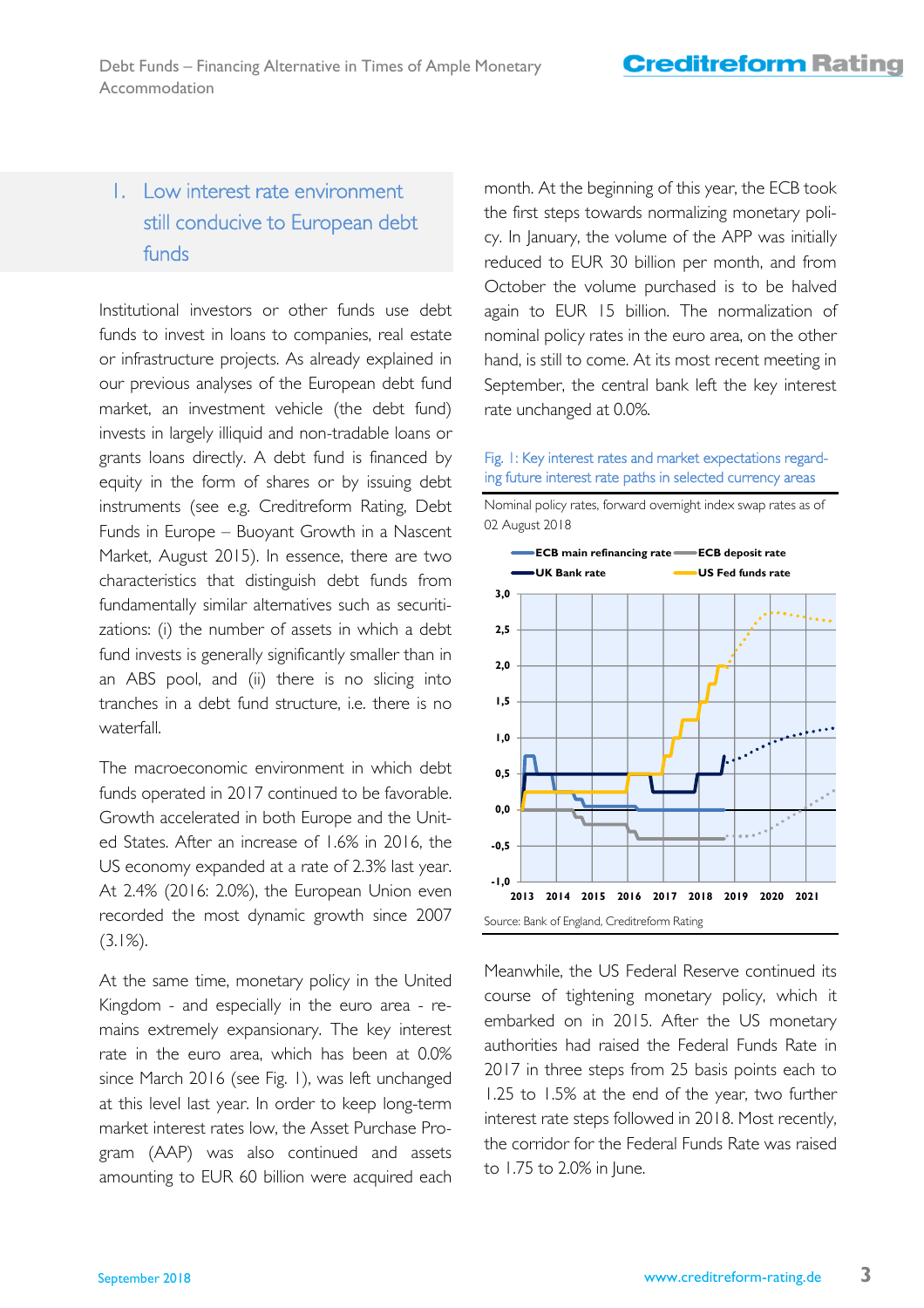The solid global economic environment coupled with persistently low interest rates is reflected in the development of risk premiums in the government and corporate bond market. In our view, the government and corporate bond segment continue to demonstrate a strong "search for yield" momentum on both sides of the Atlantic.

Although the risk premiums of European highyield bonds have risen somewhat compared with the previous year, at 369 basis points at the beginning of September 2018 the spreads remained well below the longer-term average (see Fig. 2). As an orientation: Between 2010 and 2017, the corresponding risk premium averaged 484 basis points. The situation in the USA is similar. Recently, corresponding US bonds offered an interest premium of 349 basis points - the longer-term average, on the other hand, is significantly higher at 523 basis points. In the investment grade segment, spreads in Europe and the USA also remain at a very low level.

Yields on long-term government bonds developed unevenly in the euro area last year. While ten-year bond yields in Italy and Portugal (21-09-18) were 65 basis points above and 58 basis points below the previous year's level respectively, these remained extremely low. Yields on 10-year government securities from France and Germany have remained stable compared with the previous year, most recently moving at 0.78% and 0.47% respectively (21-09-18). In contrast, interest rates on 10 year US government bonds continued to rise last year. Starting from 2.3% in September, yields in May 2018 rose above the 3.0% mark for the first time since 2013. Most recently, interest rates on US Treasuries amounted to 3.011%.

### Fig. 2: Corporate spreads in a long-term perspective

Option-adjusted spreads, HY  $\Leftrightarrow$  high yield, IG  $\Leftrightarrow$  investment grade



How did European debt funds perform against this backdrop last year? In the following, we continue our analysis of the market development and performance of debt funds. Published for the first time in 2014, we provide, as usual, an overview of the trends in the asset classes Real Estate, Infrastructure and Direct Lending (Corporate) and compare them with the development of the US market. We follow an inductive and explorative approach by collecting the available data on the European debt fund market in order to highlight the most exciting developments. Our calculations are based on data from Preqin and our own market data. Creditreform Rating monitors market developments on an ongoing basis as we analyze existing, future and potential risks at the various levels of debt fund structures and assess a variety of financial instruments relating to debt funds.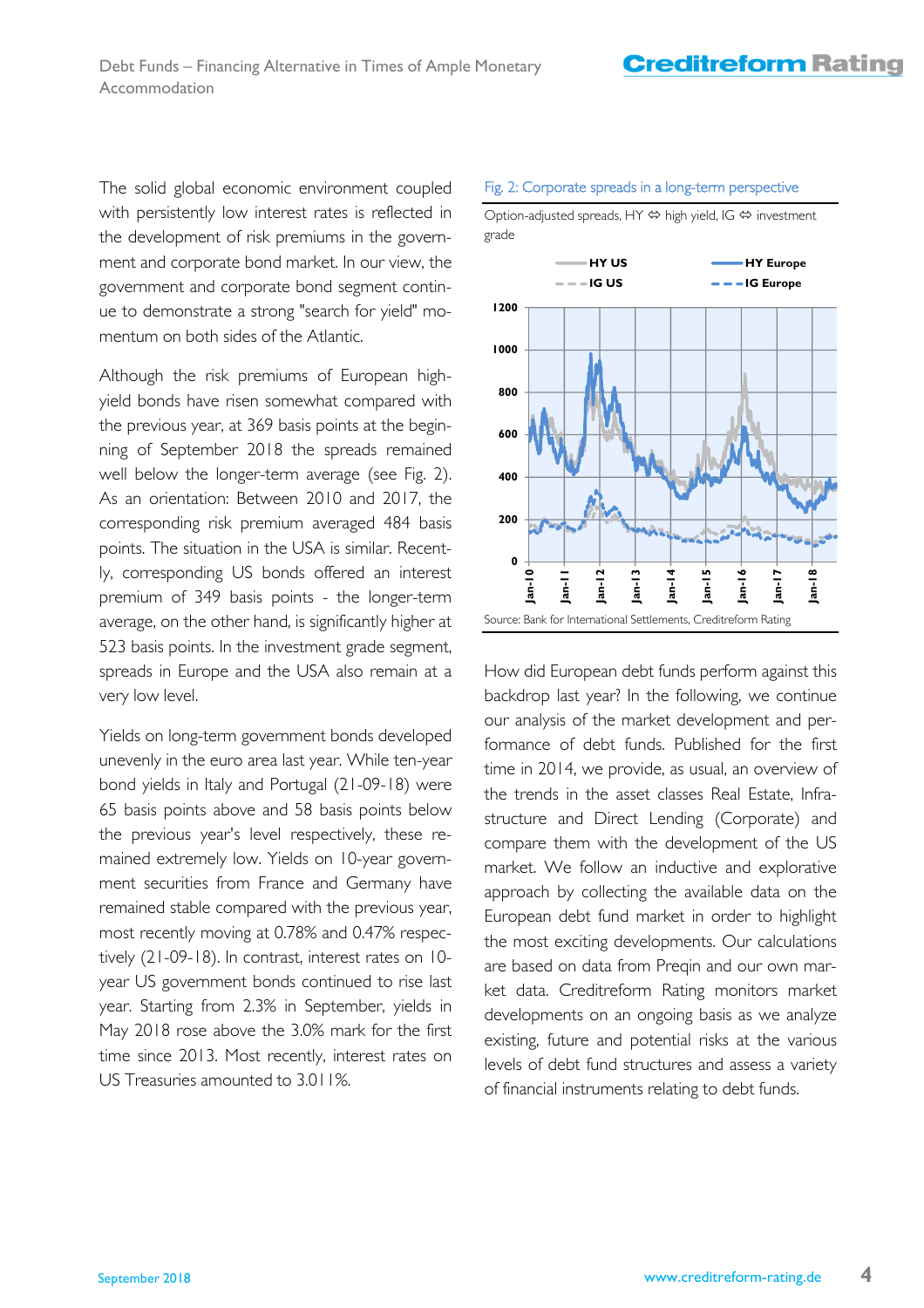# 2. Market developments in Europe and the US

The European debt fund market again recorded brisk growth in 2017 and was able to retain the previous years' momentum. After the EUR 100 billion threshold was exceeded for the first time in 2016 (EUR 125.3 billion), the cumulative volume of placed and raising funds once again reached a historic high of EUR 165.6 billion in 2017 (see Fig. 3). As a result of the sustained strong growth momentum, the market volume has almost quadrupled within four years. By way of comparison, last year's growth of EUR 40.3 billion almost corresponded to the total cumulative debt fund volume of the European market in 2013 (EUR 41.5 billion).

### Fig. 3: Development of the total volume of European debt

Total cumulative volume in EUR billions, including placed and raising debt funds

It is also noteworthy that all asset classes again contributed to the expansion of the debt fund market in 2017. As in previous years, the direct lending segment proved to be the growth driver. European direct lending funds recorded an inflow of EUR 20.2 billion last year. This asset class alone thus contributed half to the growth of the overall market.

In contrast to the cumulative volumes, the number of new debt funds recently stabilized at a high level. After a record number of 64 new debt funds had been registered in Europe in 2016, their number was only slightly higher in 2017 at 65. However, the number of newly launched funds developed unevenly in the individual market segments (see Fig. 4).



### Fig. 4: Number of European debt funds in the various

Market activity in real estate and infrastructure debt funds weakened slightly last year. In both asset classes, the number of newly launched funds was slightly below the previous year's level. While 20 new real estate funds were counted in 2016, the number in 2017 was 18. Moreover, the infrastructure funds were not quite able to maintain the high pace of expansion of previous years. While 18 new infrastructure funds were registered in 2016, 17 funds became active on the market for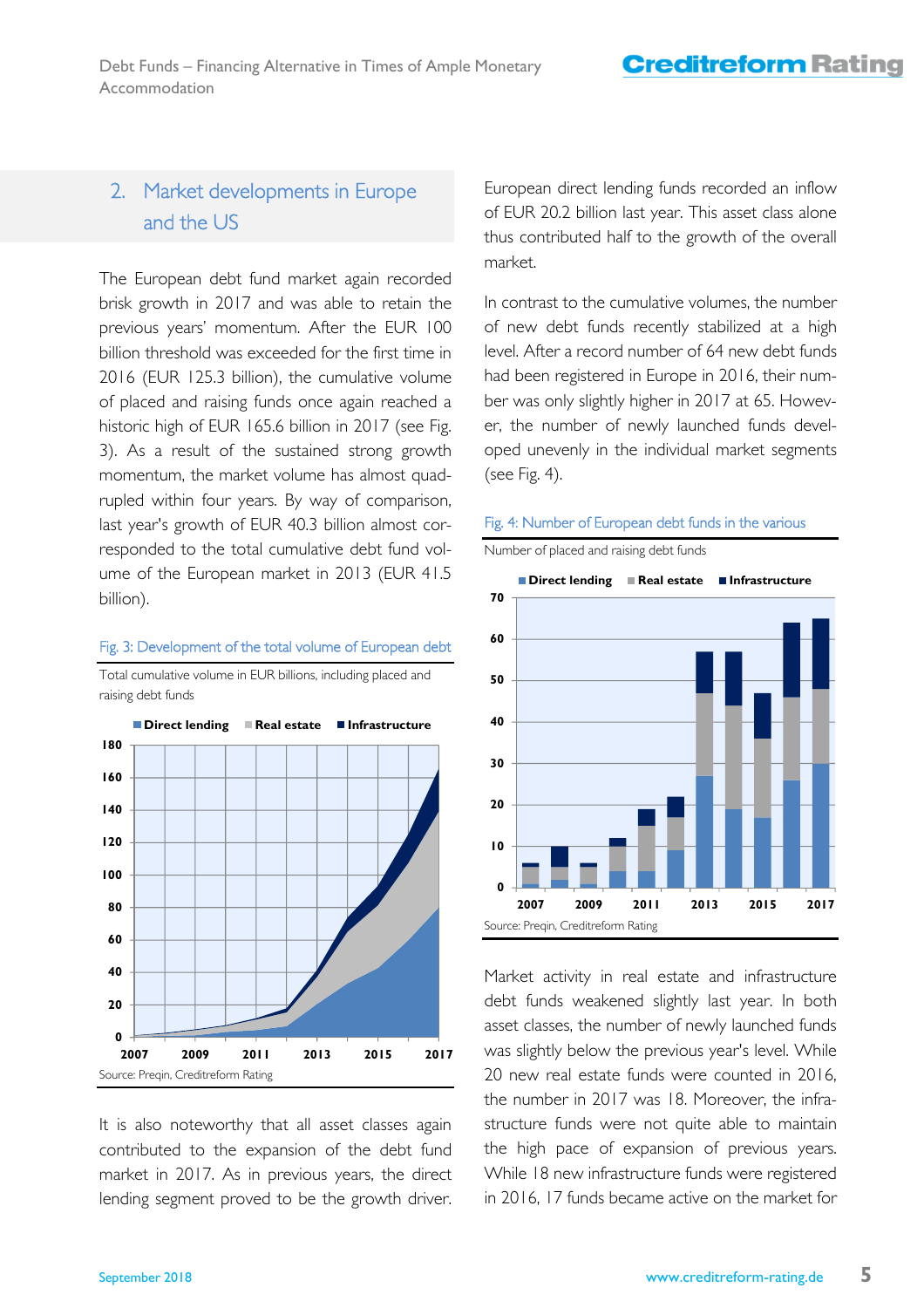the first time last year. Nevertheless, the mediumterm growth trend in real estate and infrastructure funds still appears intact. Just five years ago, only five new infrastructure funds and eight real estate funds were counted.

Meanwhile, the upward trend in the number of newly launched direct lending funds continued. While 26 new funds were registered on the market in 2016, the number rose to 30 in 2017, thus exceeding the previous high from 2013 (27 funds). As a result, the private debt segment plays a key role in the European market for debt funds, not only in terms of volume but also in terms of the number of funds placed and raising.

The growing number of newly launched direct lending funds was accompanied by a further increase in fund volumes in 2017 (see Fig. 5). Starting from a cumulative volume of EUR 60.0 billion in 2016, the European direct lending market grew by a third to EUR 80.2 billion within a year. At EUR 20.2 billion, last year's increase was also stronger than in the previous year, when the cumulative volume in the private debt segment increased by EUR 17.2 billion. This enabled the direct lending segment to further extend its lead over real estate funds last year, although this asset class also continued to develop dynamically. European real estate debt funds, for example, recorded the strongest capital inflow since 2014 (EUR +15.2 billion). As a result, the cumulative fund volume rose from 47.6 (2016) to EUR 59.1 billion (2017).

Similarly, vivid growth was registered in the smallest debt fund segment in terms of volume. The cumulative volume of infrastructure debt funds placed and raising amounted to EUR 26.3 billion in 2017, EUR 8.6 billion higher than in the previous year. The sustained high growth in infrastructure funds is particularly remarkable against the background of the strong growth of recent years. Since

2013 (EUR 4.3 billion), the European market for infrastructure funds has grown by a factor of five and thus far more strongly than the direct lending and real estate segments.

### Fig. 5: Volumes of European debt funds in the various asset classes

Total cumulative volume in EUR billions, placed and raising debt funds



While debt funds did not begin to establish themselves in Europe until 2007, this form of financing was already becoming much more important in the United States at that time. Significant volumes were recorded in the real estate debt fund segment in particular. As an orientation: While the entire European market for debt funds in 2007 only reached a cumulative volume of EUR 1.3 billion, the volume of US real estate debt funds already amounted to EUR 49.5 billion.

In subsequent years, this asset class recorded steady inflows of funds - a trend that also continued at the current margin. Although the number of newly established funds declined slightly in 2017 (74) compared with the previous year (2016: 77) (see Fig. 6), a record value was reached last year in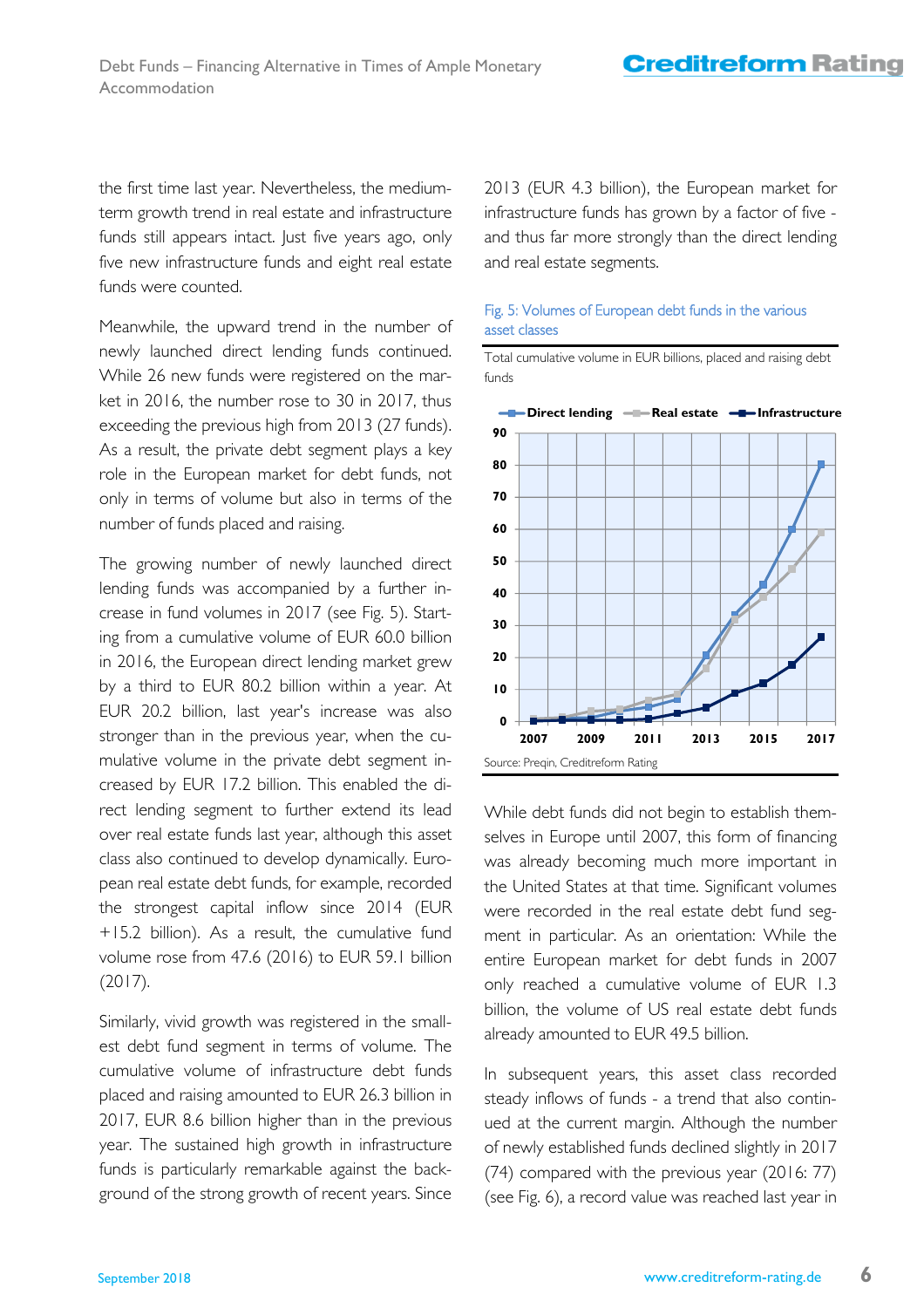terms of newly placed fund volume. After the newly placed volume between 2014 and 2016 had fluctuated around the EUR 30 billion mark, the market for US real estate debt funds picked up significantly last year and a volume of EUR 45.8 billion was registered (see Fig. 7). As a result, the cumulated volume of all placed and raising US real estate debt funds climbed from 241.0 (2016) to EUR 286.8 billion (2017). This means that last year the market was more than twice as large as five years ago (2012: EUR 123.8 billion) and almost five times as large as its European counterpart.

### Fig. 6: Number of US debt funds in the various asset classes



Even more impressive is the medium-term development in the US infrastructure debt fund segment - even though this is certainly attributable to base effects. Within five years, the capital tied up in infrastructure debt funds quadrupled from EUR 8.8 billion (2012) to EUR 33.9 billion (2017). Both the number of newly launched funds and the volume placed and raising recently showed a marked revival in growth momentum. The number of US funds doubled from 3 to 6, while the newly raised capital increased from EUR 1.8 billion in 2016 to EUR 5.5 billion in 2017. Thus, US infrastructure debt funds last year recorded the highest capital inflow since 2013 (EUR 11.5 billion).

### Fig. 7: Volumes of US debt funds in the various asset

Total cumulative volume in EUR billions, placed and raising debt funds



Although the US debt fund market continues to be dominated by the asset class of real estate funds, direct lending funds have become noticeably more relevant in recent years, as in Europe. After the cumulative volume of US direct lending funds had already doubled between 2013 and 2016 from EUR 53.2 billion to EUR 102.7 billion, the market again recorded robust growth last year, reaching EUR 136.0 billion. In terms of fund volume and the number of newly launched funds, new highs were recorded in 2017: In total, we registered 58 new US direct lending funds last year - 14 more than in the previous year, while the newly placed volume of EUR 33.3 billion was also well above the level of 2016 (EUR 15.4 billion).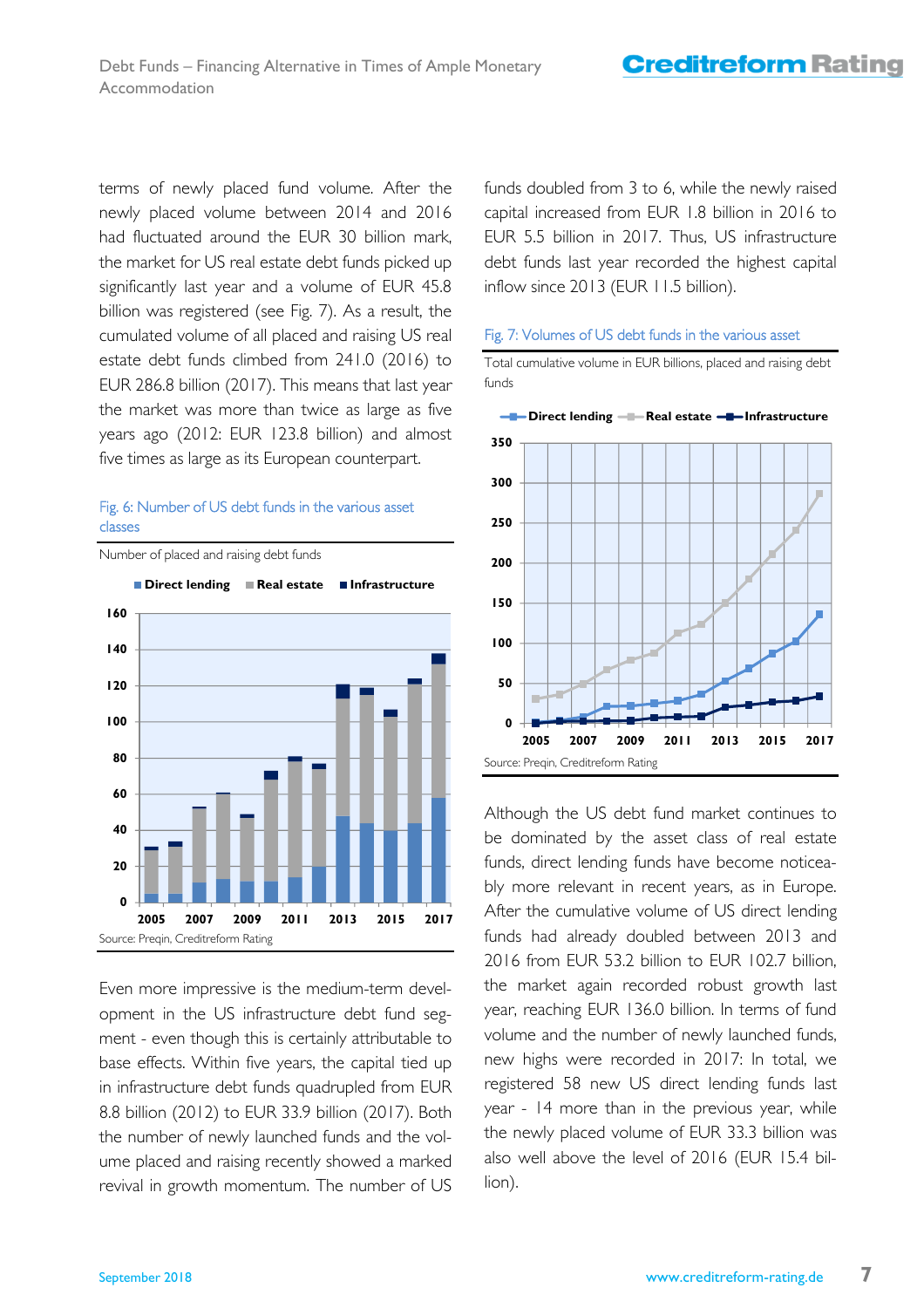# 3. Risk-return profile of European debt funds

Long-term investments such as those made within the framework of debt funds are attractive above all because they offer institutional investors the opportunity to diversify financial instruments more broadly and achieve comparatively high returns. Moreover, in the best case scenario, stable and predictable cash flows can be realized over a long period of time - even in times of economic stress. In addition, the credit risk is reduced more rapidly over time than with other forms of investment such as corporate bonds, mainly due to amortization and repayment. Furthermore, higher recovery rates or liquidation proceeds can be achieved in the event of default.

But what about the risk-return profile of debt funds? One of the key performance indicators to which great attention is paid when measuring the performance of debt funds is the net internal rate of return (Net IRR). Net IRR is the return that an investor can expect from his investment over a certain period, less fees and capital costs, on the basis of cash flows that have already flowed and are expected to flow in the future. Whether the return on a debt fund investment is rated as attractive, however, depends not least on the volatility of the returns. Less volatile returns - measured by a lower standard deviation of the net IRR - are at least as important for many investors as their average level.

A comparison of debt funds launched in Europe between 2007 and 2017 shows attractive returns in all three asset classes considered (see Fig. 8). With an average return of 9.4% (median), real estate debt funds are well above the 7.1% of direct lending funds (corporate), but they show a more volatile earnings pattern. The standard deviation of the net IRR for real estate debt funds is 4.2%, compared with 3.8% for direct lending funds. The standard deviation for infrastructure debt funds is at a slightly higher level (5.5%), but with a significantly higher average return of 11.4%.

Fig. 8: Performances of debt funds in various asset classes





Source: Preqin, Creditreform Rating

In this context, it should be noted that this riskreturn analysis is based on a relatively small sample of infrastructure debt funds, which also have a rather heterogeneous portfolio structure. In the long term, we expect a larger number of infrastructure funds with a debt strategy to result in a less volatile earnings profile and a decline in the standard deviation of the net IRR to the level of real estate debt funds.

The specific risk-return profile of a fund and in particular of a debt obligation issued and rated in connection with a fund can also be individually designed for the respective investor. The loan-tovalue ratio, i.e. the ratio between the face value of the financial instrument and the total value of the assets, is often relevant as a structuring feature.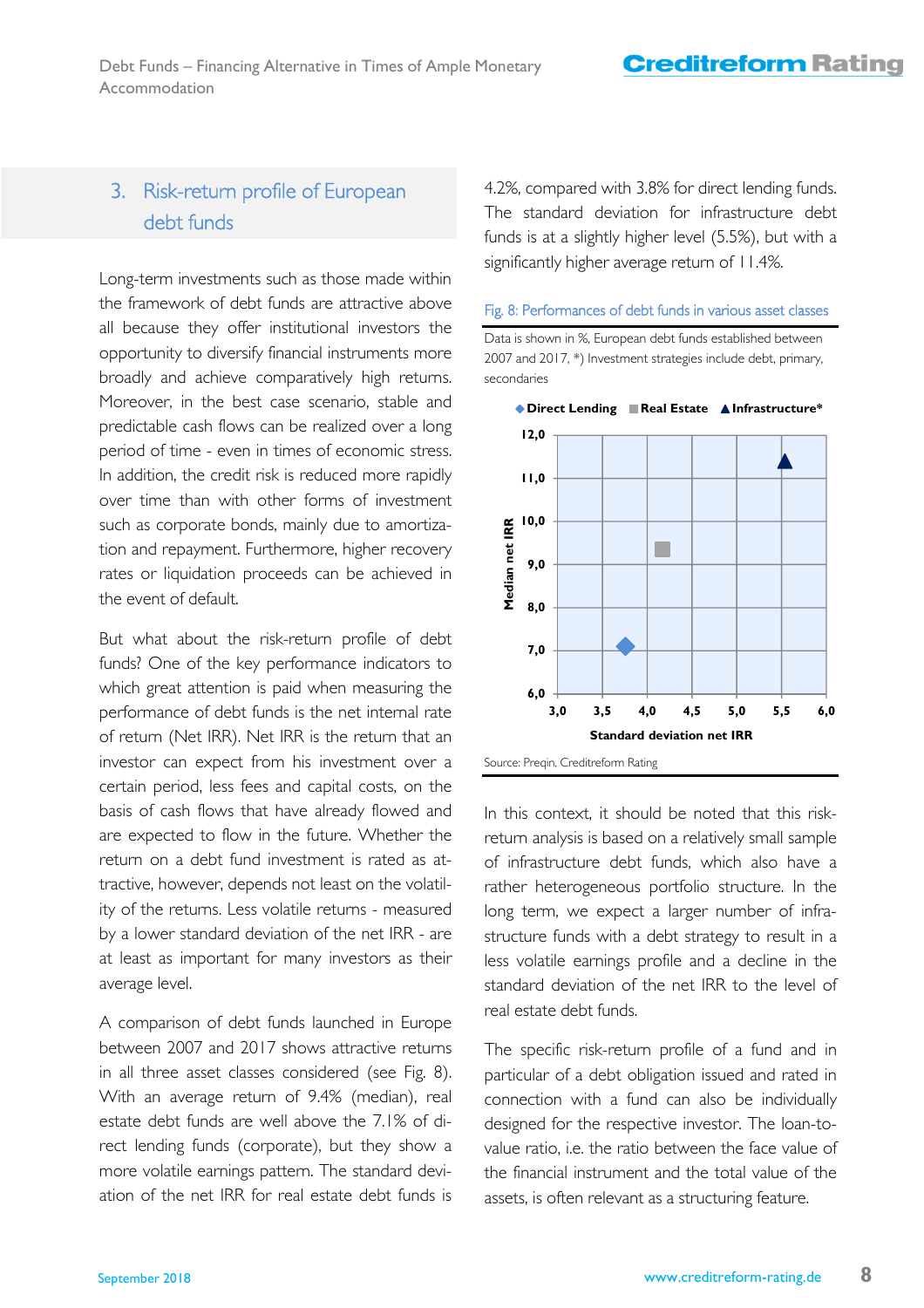## 4. Outlook

The outlook for European debt funds remains positive. Thus, the favorable economic conditions should remain in place for the foreseeable future. Regardless of political risks (e.g. Brexit) and the increase in protectionist tendencies, the global economy should continue to follow its growth path in 2018. At the same time, we expect a very cautious and gradual tightening of monetary policy in the euro area. In our view, a first interest rate hike should take place towards the end of 2019, but not before the third quarter. In the United States, we expect two further key rate hikes in 2018 against the backdrop of rising inflation, so that the Federal Funds Rate could stand at 2.25- 2.5% at the end of the year. In the long term, however, this interest rate level can still be described as moderate.

Consequently, risk premiums on liquid assets such as corporate and government bonds should remain low for the foreseeable future. Since alternative investment funds (AIFs) are often invested in non-tradable loans or real assets, an illiquidity premium can be realized for investors. Debt funds should therefore remain attractive, especially for institutional investors with a long-term investment horizon.

In the medium to long term, debt funds should receive additional impetus from changes in the regulatory framework. Firstly, on 12 March 2018 the EU Commission presented a proposal for a directive to facilitate the cross-border distribution of investment funds. Currently, European fund managers who wish to be active across borders are incurring costs due to a heterogeneous regulatory environment. The distribution requirements, but also the notification requirements and fees differ, in some cases considerably, between the individual EU member states. As a result, only 3% of AIFs are registered for sale in more than three member states.

On the other hand, the banking sector is prospectively facing a further tightening of capital requirements. After several years of consultation, on 7 December 2017 the Basel Committee on Banking Supervision (BCBS) adopted the revised framework "Basel III: Finalizing post-crisis reforms" for the (standardized) calculation of risk-weighted assets (RWA) in its final version. A primary objective of the new regulation is to restrict the scope of those financial institutions that use bank internal procedures (IRB) to determine capital adequacy. As the Bank for International Settlements has noted, there are currently significant differences in the level of risk-weighted assets depending on the approach chosen.

Of 32 internationally important financial institutions that use internal models, RWA for corporate exposure were lower in 30 cases than it would have been if the Standardized Approach (SA) had been used (see Fig. 9). The differences are in some cases significant and amount to more than 50% for some banks. In order to ensure comparability with regard to the level of RWA, it was therefore decided to gradually increase the output floor. After the end of a transitional phase, the capital requirements of banks adopting the IRB approach may not be more than 27.5% lower than those that would result from an application of the SA. As a result, lending to companies may become more expensive for many banks and thus less attractive.

In such an environment, the sale of selected financial assets to debt funds should become more attractive, as this would give banks the opportunity to release regulatory capital. In addition, the gap on the financing side, which has emerged as a result of more restrictive regulation, could tend to widen.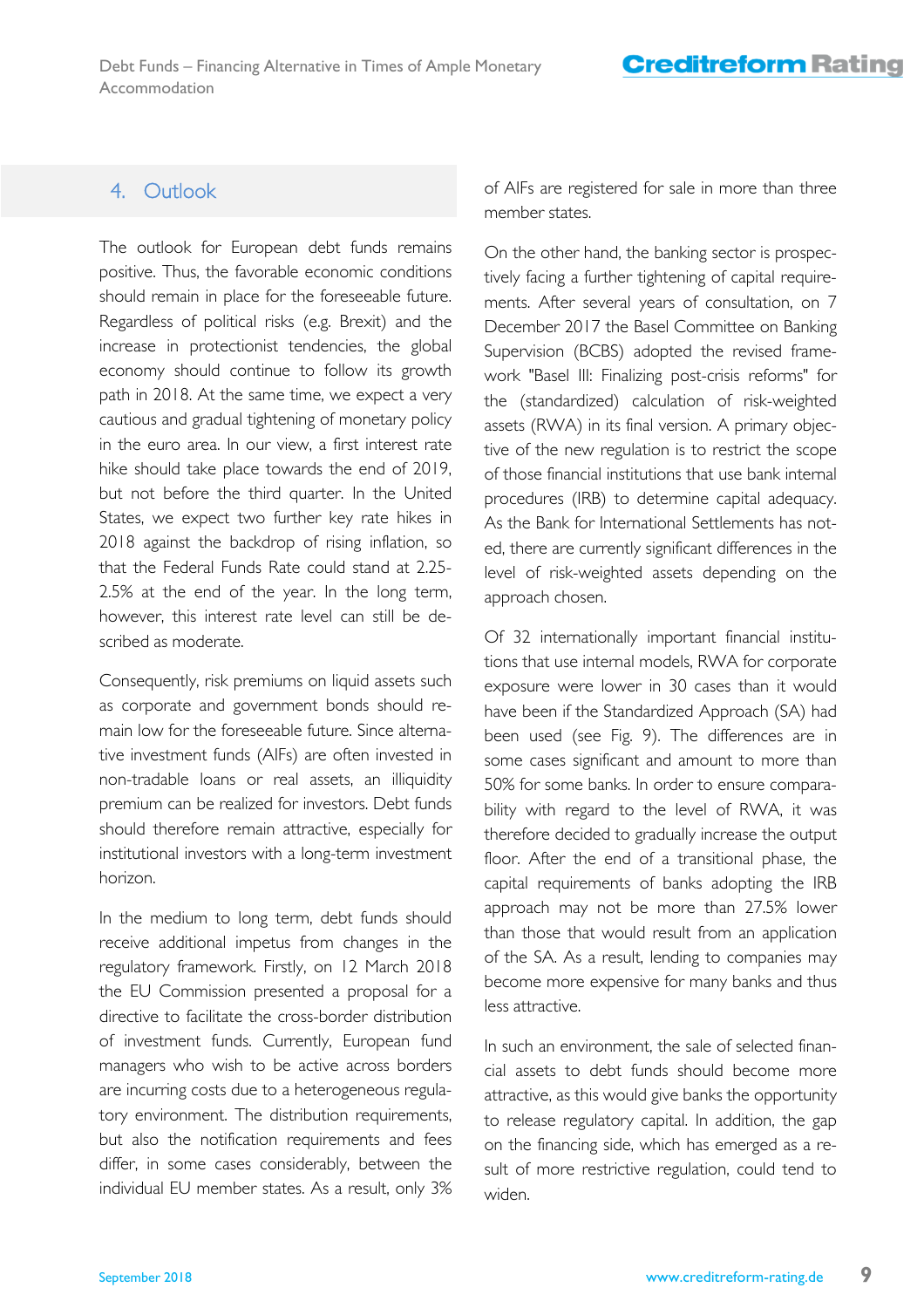## **Creditreform Rating**

### Fig. 9: Risk weights for corporate exposures under internal ratings-based and standardized approaches

Percentage difference to the risk weights of the standardized approach for 32 major banks. Negative values show average IRB risk weights based on the banks' own default probability and loss-given default estimates, which are lower than SA risk weights for identical exposures



In this context, companies could also benefit from debt funds, especially in the non-investment grade segment. Although in the current interest rate environment non-investment grade corporates can certainly replace bank loans with corporate bonds, they may not be able to substitute these forms of financing to the same extent as investment grade companies. In addition, noninvestment grade companies are exempt from the ECB's corporate bond purchase program. Debt funds open here new possibilities for marketbased financing, so that financings of long-term investments of non-investment grade enterprises is likely to be facilitated.